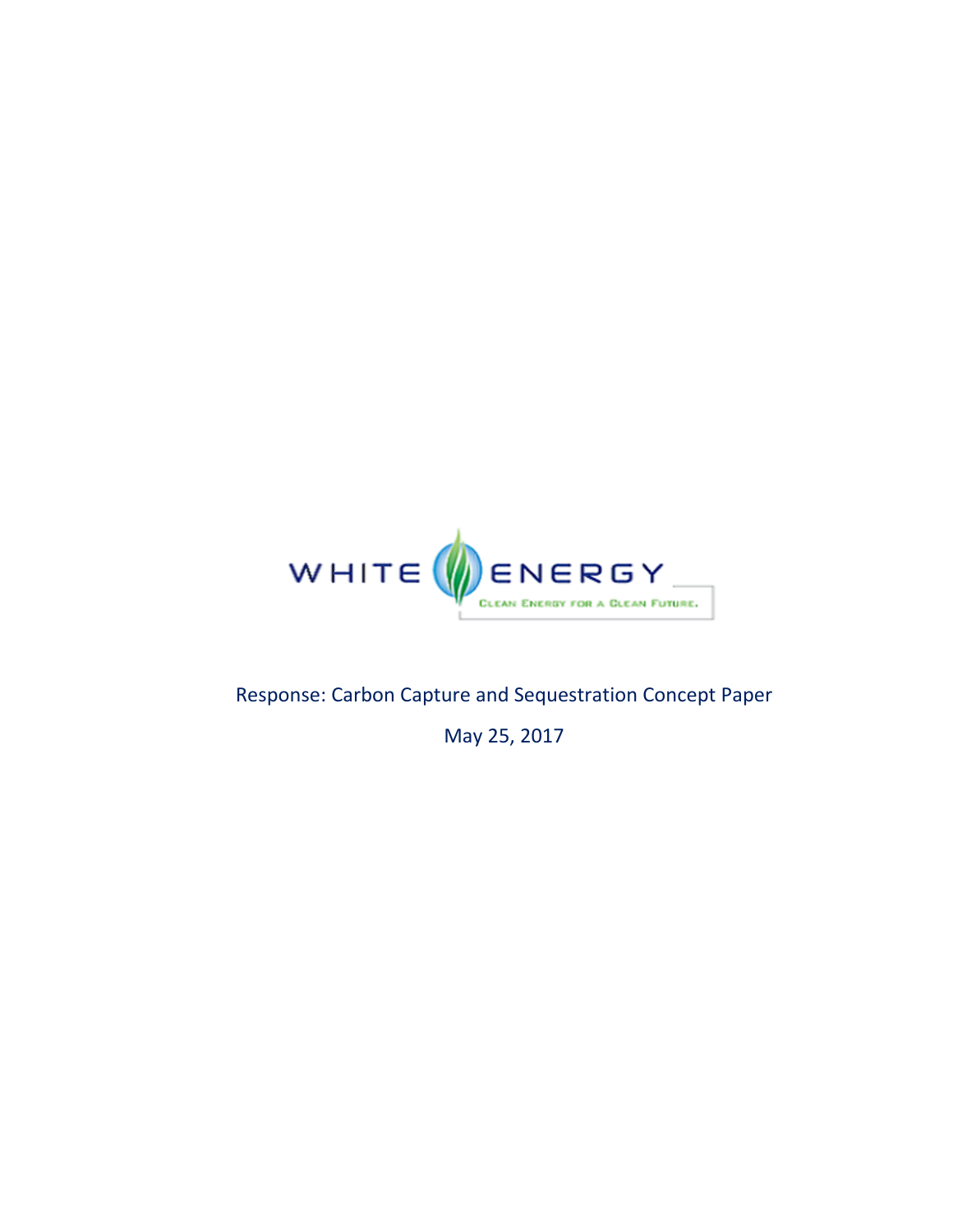On April 17<sup>th</sup>, 2017 California Air Resources Board released "Air Resources Board Carbon Capture and Sequestration Program Concept Paper" and followed-up with May 8<sup>th</sup> workshop. The Concept Paper's purpose is to layout the current vision of a Quantitative Method (QM) and permanence protocol for Low Carbon Fuel Standard (LCFS) and Cap‐ and‐Trade for Carbon Capture and Sequestration (CCS). ARB has consistently stated the need for the inclusion of CCS in both LCFS and Cap-and-Trade to meet the states greenhouse gas (GHG) reduction goals.

ARB's accompanying background document lists sources of anthropogenic CO2 as "coal and natural gas power plants, ethanol plants, cement plants, refineries, and iron and steel plants." Most of these entities are regulated under California Cap–and–Trade program. It is Ethanol that stands out from this list for two reasons. First, California's in state demand of over 1.5 billion gallons of ethanol dwarfs California's in state production of less than 400 million gallons – thus nearly 75% of ethanol consumed by California is imported into the state either from foreign countries or from other states (this assumes that all instate California ethanol facilities are running at full rates and only serving California). The current domestic production capacity of ethanol is slightly over 15 billion gallons per year and is above current domestic demand needs; that means that few if any new plants will be built until domestic demand improves and the status quo of imports into California for the foreseeable future. Second, as over half the credits currently generated under the LCFS are generated by Ethanol that means the majority of the credits from ethanol needed for obligated parties to meet their targets are coming from out of state.

Specifically speaking of the LCFS, the scope of the program covers all transportation fuels in the state. CARBOB the de facto transportation fuel is made from refined oil and has among the highest CI ratings of the fuels covered by LCFS. Ethanol makes up approximately 10% of the transportation fuel by default as it is often blended into CARBOB to serve as an oxygenate and an octane booster, while serving to diminish the amount of petroleum needed in transportation fuels. Since CARBOB and by extension, through GHG life cycle analysis, oil is covered under LCFS and ethanol is covered under LCFS both could be the recipient of lower CI scores through CO2 enhance oil recovery. This, however, is not how the concept paper has designed the "project system boundary" for the Quantitative Method (QM). It states the following:

"Under the LCFS, staff plans to draw a system boundary that includes the substantial sources of emissions for CCS *projects, essentially capture, compression, transport, and injection of CO2. Staff is considering a project system boundary that begins with generation and capture of CO2. Emissions upstream of CO2 generation would be assigned to the primary product causing those emissions. The project system boundary would end with injection* operations. In the case of CO2 enhanced oil recovery (CO2-EOR) emissions associated with oil production would be considered part of the system boundary and be included in the accounting, for example by allocating in some proportion between oil production and CO2 capture. However combustion would not be included, since oil is a primary product and its combustion emissions would be accounted for separately to the extent it is used in California. CO2 that is recovered from produced oil and re-injected, transferred to another field, or emitted will be accounted for in the QM. Our current thinking is that CO2 transferred to another field would be considered emitted. Covered GHGs under the LCFS include CO2, N2O, CH4, CO, and VOCs; again, only CO2 will be considered for *adjusted CI or credit."*

CARB has recognized the need, in its background paper, to use CO2 EOR as a stepping stone to broaden the knowledge base for engineering required to create pure sequestration projects and it also has recognized the need to utilized CCS projects to meet GHG reduction targets. The current design proposed for project system boundaries will fail to incentivize actions that will meet these stated goals. The passage above, taken from the concept paper, needs to consider the source of anthropogenic CO2 when calculating lifecycle emissions. Ethanol production facilities asreferenced by the background paper released by CARB is one of the "'low hanging fruit'" for CO2 capture because of its relative purity compared to other sources. The domestic ethanol industry overall produces over 42 million metric tons of CO2 as a by‐ product of fermentation annually. Few ethanol plants currently capture CO2 for geological storage and the majority of the industries' fermentation CO2 is emitted. Therefore, it is vital that CARB incentivize behavior from these facilities that would result in geological storage of CO2. In order to accomplish this, CARB should consider project boundaries that would allow for credits back to the ethanol plant or allow for splitting the credit between the ethanol producer and the oil producer. The reason for this is pragmatic. Over 600 million barrels of oil are consumed by the state of California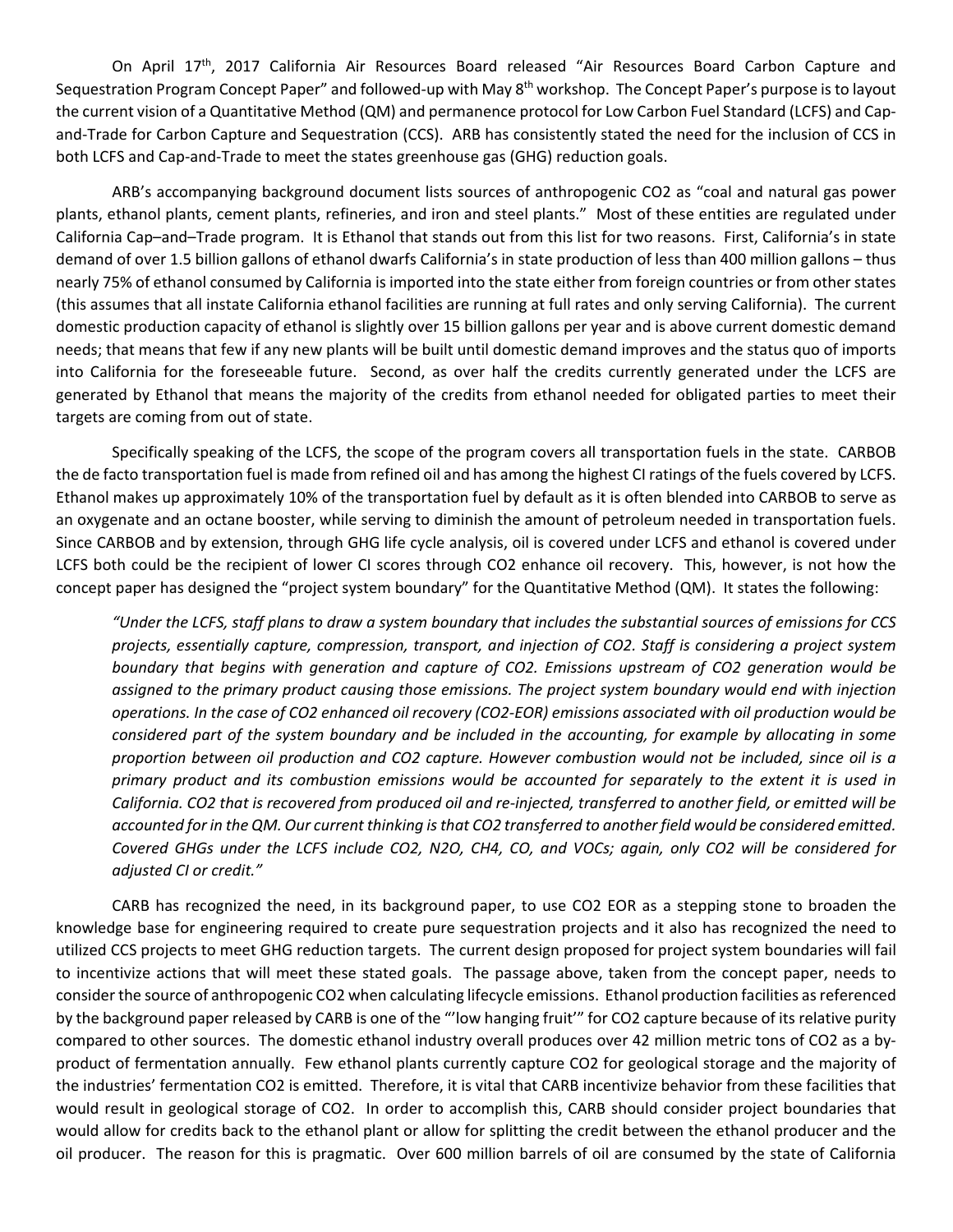annually, however less than 1/3<sup>rd</sup> of the barrels are from California oil fields. In addition, CO2 EOR suitable fields are in much smaller supply inside the state of California as in comparison to states like Kansas, New Mexico, Oklahoma and Texas. (See Figure 1) Oil from these EOR states make up less than 1% of Oil imported into the state. If these import ratios hold, true credit generation from innovative crude will be relatively small because instate production is limited and large quantities of oil are imported from foreign suppliers. Low carbon intensity ethanol on the other hand has a much greater opportunity to be supplied to California given its smaller volumes of imports into the state compared to oil and domestic ethanol's' proximity to EOR fields.



*Figure 1 Map of CO2 sources against EOR suitable locations*

For an ethanol producer delivering CO2 to an EOR company it is proposed that CO2 captured and sent across the blower to the compression facility be considered captured and sequestered for the purpose of the Quantitative Method (QM). Process compression energy and transport to the field and downhole of CO2 from the ethanol facility should count against the CI score of the barrel of oil produced. Both parties under the LCFS could have pathways filed with the agency and be reporting volumes imported into the state. As previously stated most EOR project physical barrels of oil will not be imported into California because of logistical hurdles and while ethanol logistics into the state can be physically defined and measured due to railcar transport from producers. Since both entities would have pathways into the state and both would be required to report import volumes there would be no risk of double counting CO2 credits from captured CO2 going into EOR. (See Figure 2, Figure 3) This would draw a system boundary around compression down to oil delivered into California for pathway construction and thereby increase CI scores for the Oil produced but maintain the overall GHG reduction for the two fuels combined. (See Figure 4) This pragmatic approach incentivizes the displacement of CO2 from natural sources with anthropogenic sources that would otherwise be emitted.

The EOR industry currently has billions of dollars invested into projects producing millions of barrels of crude. These projects will continue to run and produce oil with little regard for the source of the CO2 if there is no incentive to capture and use anthropogenic sources. The primary reason incentives are needed is because manmade sources of CO2 are often less reliable than a natural source due to economic conditions. Chemical plants, ethanol plants and other manmade CO2 sources are dependent on economics to continue operations. Often time, these economics are far removed from that of the oil producer.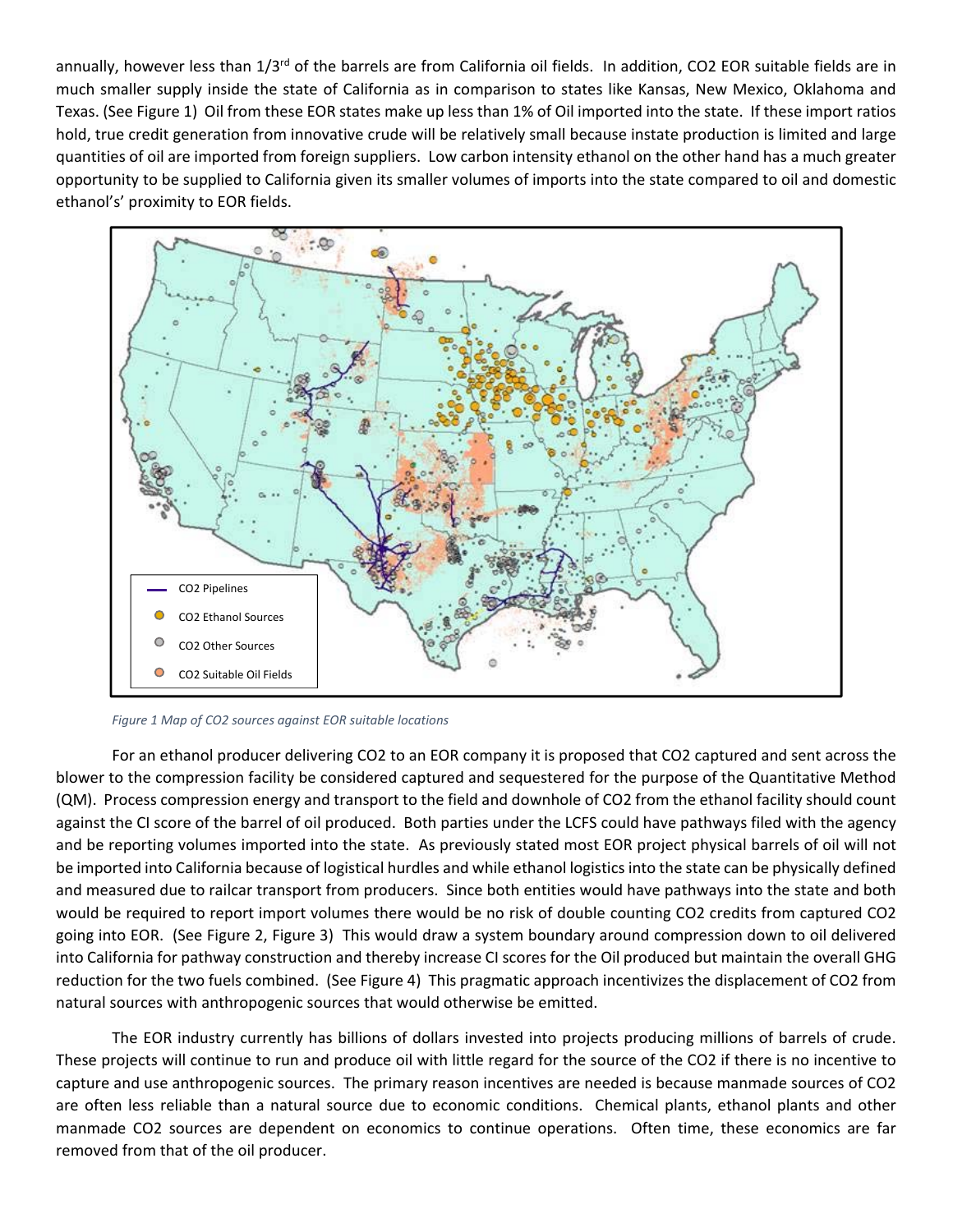

Figure 2 Innovative Crude Pathway as Laid out in CCS Concept Paper Figure 3 Proposed Ethanol Pathway moving CO2 credit to Ethanol

A secondary point of concern within system boundary proposal stems from staff's current thinking that CO2 transferred from one field to another should be considered emitted. This assumption is overstating the impact of such activities in the EOR sector. CO2 will be produced from oil production wells as a course of business for the oil producer. This CO2 must be separated from the hydrocarbons so that the hydrocarbons can be sold. The separated CO2 is reinjected. Recycle can dramatically reduce the cost of operations of the field. Staff has already acknowledged that CO2 injection into EOR will result in "incidental storage" and therefore a mass balance can be calculated for the CO2 from recycle versus CO2 from new purchases. As any volumes that may be recycled and sent to another field would still be captured and injected into that field, it is not emitted into the atmosphere and continues to function as a GHG reduction. Staff has also acknowledged in its concept paper and background paper that no significant leakage of CO2 has ever been detected in the 40 years of EOR operations. This is because any leakage would also mean loss of oil, since a primary goal of the oil producer is to protect its reserves; it is unlikely that any producer operating in the EOR space would inject into a formation that would result in a form of significant leakage. Staff should take into consideration that the primary goal of the producer naturally guards against emissions of CO2.

Another consideration for staff that is implied, is that the transportation pipelines currently in use to CO2 EOR are in itself a form of storage. The capacity of these pipeline is mostly utilized by natural source CO2 because the reliability of anthropogenic CO2 in the quantities necessary are not up to the levels required. That means that the pipelines are filled with co-mingled CO2 from both manmade and natural sources and chemically indistinguishable. Staff should take action to make the mix of these volumes favor anthropogenic sources over natural ones.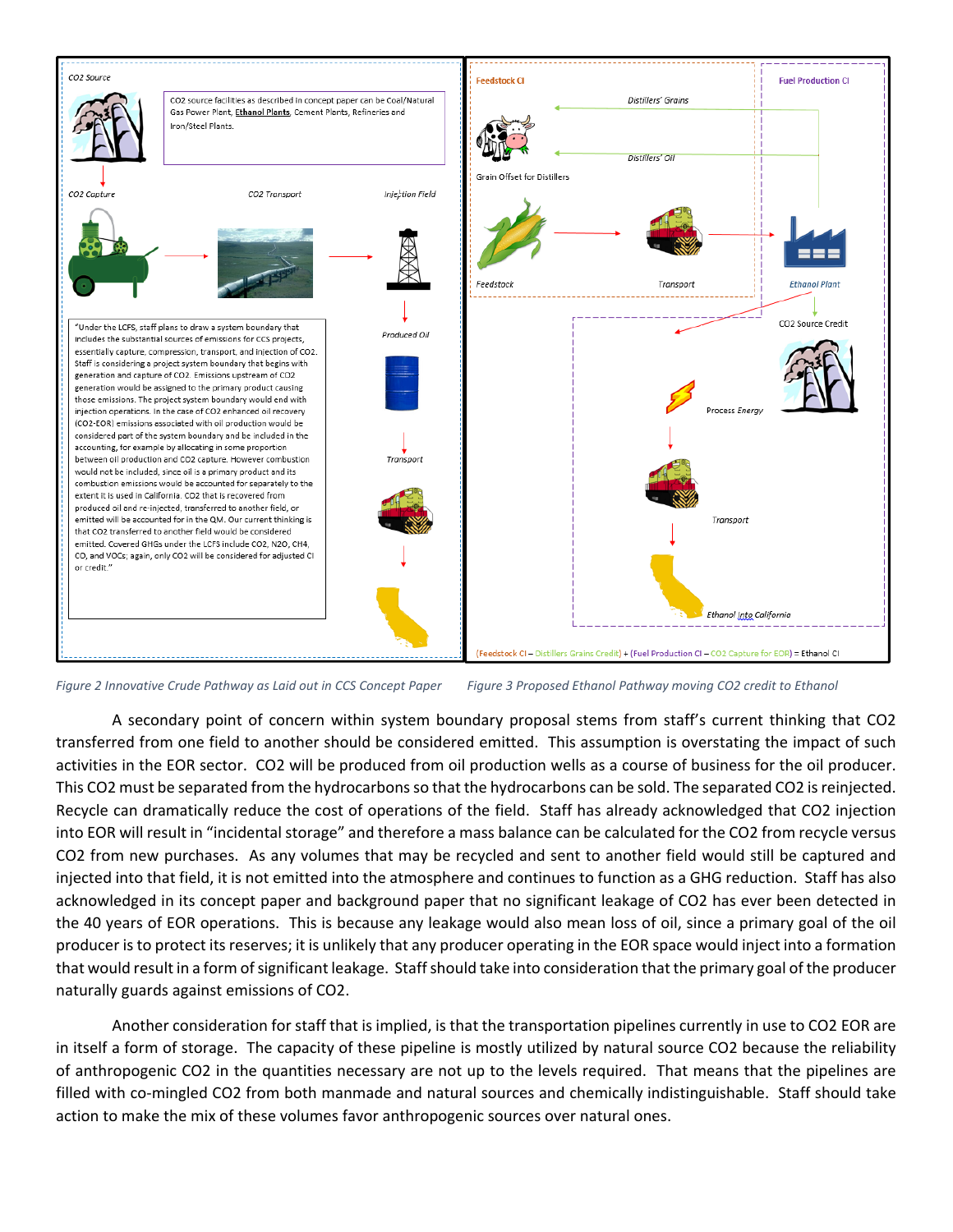

*Figure 4 Crude Pathway removing credit for CO2 Capture while associating process energy*

Under the Permanence Protocol, staff has expounded design principles that could be a disincentive to furthering anthropogenic CO2 utilization in EOR fields. The following requirement is likely to be a major roadblock for most EOR projects.

*"Similar to the QM concept, the permanence protocol would include different provisions based on whether the* project is utilizing CO2-EOR as the sequestration reservoir versus injecting into depleted oil and gas reservoirs or saline reservoirs. Again, a risk-based site analysis as well as most post-injection requirements for depleted oil and gas reservoirs or saline reservoirs would likely be similar. In addition, depleted oil and gas reservoirs would not be able to be put back into production; and CO2-EOR fields would not be able to be put back into production post*closure."*

Staff must make clear what the term "depleted" means in this passage. CO2 EOR projects exist because wells that had been depleted of primary oil through traditional means were reopened when new technology came into play that made recovery of additional barrels possible and economical. As stated by many of the source documents that are reference by staff, estimates of original oil in place after CO2 EOR operations have ceased can be as much as 50% of the original oil. If staff were to attempt to force a permanent closure of the field after CO2 EOR they effectively trap those barrels permanently. Technology in oil recovery continues to evolve and grow and future technology could cause these fields to become viable again for production. Without the ability to re-access these wells or sell the mineral rights of the proven unrecoverable barrels(because the field is permanently closed by ARB) oil producers will be hesitant to participate in the program.

It is also necessary for staff to determine appropriate monitoring time‐frames for post injection periods of a project field. The cost of continued monitoring after the field ceases operations could become detrimental to projects as EOR companies must take those additional cost into account when planning the economics of the proposed EOR play.